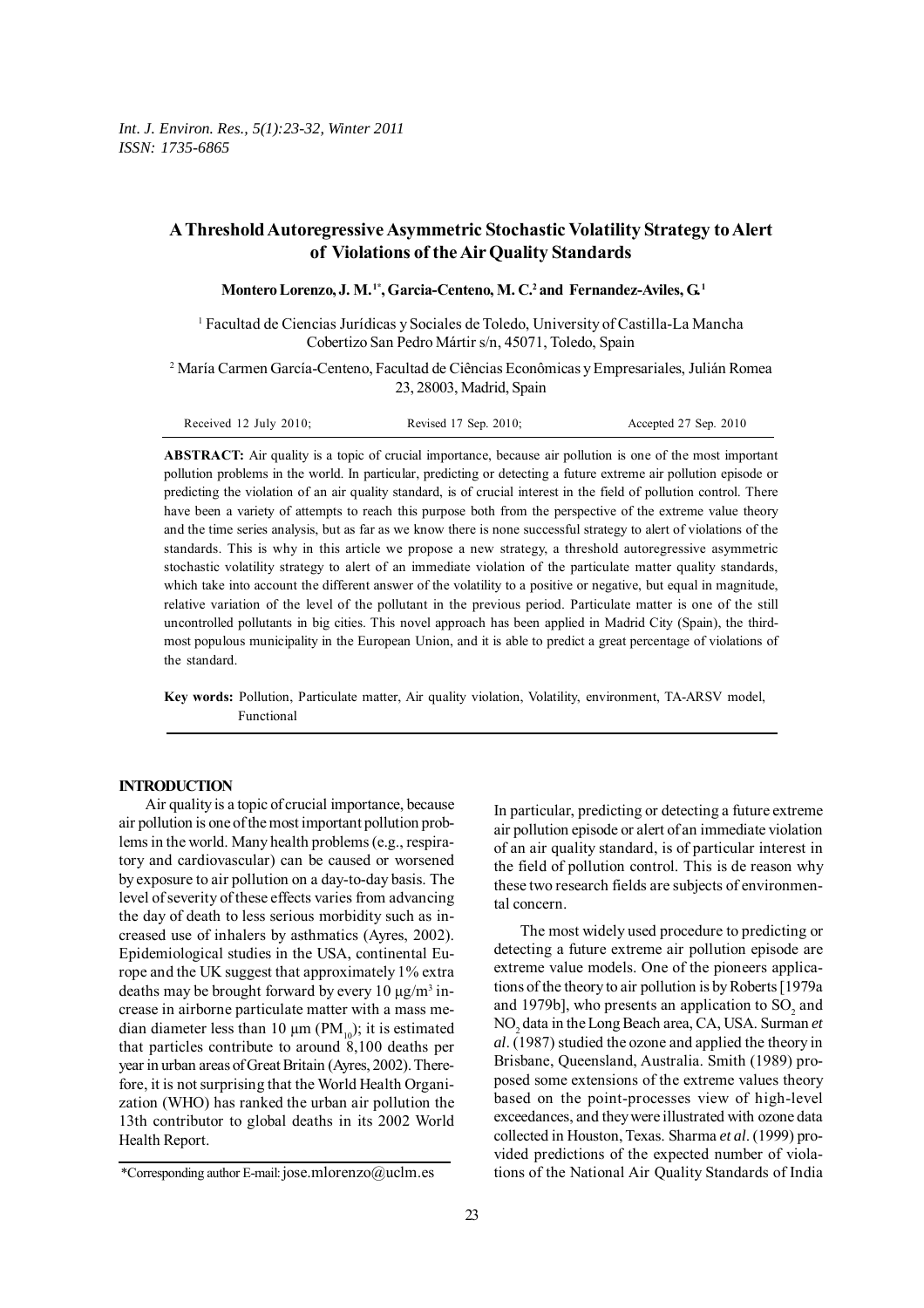for carbon monoxide concentrations from an urban road intersection. Ercelebi and Kirmanli (1999) predicted methane concentration in an underground mine environment. Lu and Fang (2003) applied the lognormal, Weibull and type V Pearson distributions to fit the parent distribution of the  $PM_{10}$  at five air monitoring stations in Taiwan from 1995 to 1999. Kan and Chen (2004) dealt with extreme value distributions for fitting the daily average concentration data of  $\text{PM}_{10}$ , SO<sub>2</sub>, and NO2 data in Shanghai. Hurairah *et al*. (2005) applied a new extreme value model to carbon monoxide data in Malaysia. Sfetsos et al. (2006) modeled daily PM<sub>10</sub> concentration values from an industrial area in Macedonia. Achcar *et al*. (2008a) considered the problem of estimating the number of times an air quality standard is exceeded in a given period of time; the theoretical development was applied to the measurements provided by the monitoring stations of Mexico City. Erceleby and Toros (2009) recently applied the extreme values theory to data of hourly  $\text{SO}_2$  and  $\text{NO}_2$ obtained from two permanent stations in Istanbul.

Linear and non-linear regression models have also been widely used for predicting future extreme air pollution episodes, overall in the ozone case (Robeson and Steyn, 1990, Hubbard and Cobourn, 1998, and Chaloulakou *et al*., 1999, are some interesting works in the past). Classification and regression trees models (Burrows *et al*., 1995) and neural networks (Baxt and White, 1995, van Aalst and de Leeuw, 1997, Comrie, 1997, and Gardner and Dorling, 2000, are good references in the past. Sharma *et al*. (2003), Wang and Lu (2006)**,** Rost *et al*. (2009), and Barai *et al*. (2009) are recent recommended references) are other of the statistical procedures used to tackle this topic. However, they seem not to be a prominent research line nowadays. Canonical analysis and other techniques related with linear models have also been sporadically used with a certain success.

On the contrary, the more promising approach to the prediction, detection or alerting of a future extreme air pollution episode is time series analysis and, specifically, the use of volatility models. Time-varying volatility has been naturally relevant, topical, useful and interesting for modeling and forecasting financial data. The explosive growth of applications of econometrics to finance is due primarily to the increased availability of financial data, increased computer power and, of course, the greater interest in the performance of financial markets in economic discussions. But financial markets are not the only area where volatility plays an important role. Volatility, and over all extreme volatility, is relevant in other areas such as volcanic activity, the occurrence of earthquakes and tsunami, the evolution of weather patterns (such as temperature, wind, rainfall, motion of waves, and solar activity) and

environmental factors, such as air, water and soil pollution, among others.Fortunately, the two last decades have witnessed the increased availability of data about pollution measurements, mainly in big cities. This is why quantitative research is paying more and more attention to volatility of pollution data (without volatility, many temporal and spatial environmental variables would simply be constants) and to the modeling of such a volatility. Therefore, volatility also matters in the environmental field, and hence needs to be specified, estimated, tested and forecasted.

The different statistical models used to model air pollution data include time series modeling of the daily or weekly average pollution data (see for example, Loomis *et al*., 1996; or Achcar *et al*., 2008b). In this way, the use of stochastic volatility models (SV) has many advantages to analyze time series since they assume two processes to model the series: a process to model the observations and a process to model the latent volatilities (see for example, Ghysels *et al*., 1996; Kim *et al*., 1998; Meyer and Yu, 2000). This family of models have been extensively used to analyze financial time series (see for example, Danielsson, 1994; Yu, 2002), as a powerful alternative for the usual existing ARCH type models introduced in the seminal paper on AutoRegressive Conditional Heteroskedasticity (ARCH) models by the 2003 joint Nobel Laureate in Economic Sciences, Engle (1982), which was subsequently generalized (GARCH modeling) in Bollerslev (1986), among others.

Another interesting approach frequently used to analyze SV models is Bayesian inference approach using Markov Chain Monte Carlo (MCMC) methods (see for example, Gelfand and Smith, 1990; Smith and Roberts, 1993). This approach allows overcoming great difficulties using standard classical inference approach, as high dimensionality, likelihood function with no closed form and high computational cost. Recently, Gyarmati-Szabó et al. (2008) have introduced the use of bivariate stochastic volatility models applied to air pollution data. In particular, they develop the Bayesian analysis using Markov Chain Monte Carlo (MCMC) methods to simulate samples for the joint posterior distribution of interest.As far as we have checked, relative variations in high frequency data in pollution are no significantly different from their financial analogous: constant and statistically null mean, and non constant variance with high volatility periods that alternates with others of low volatility (that is to say, there are evidence of volatility clusters).

But neither the above mentioned GARCH model nor the ARSV models are able to capture (or to appropriately capture) the stylized facts of financial series that are shared by the pollution series we have exam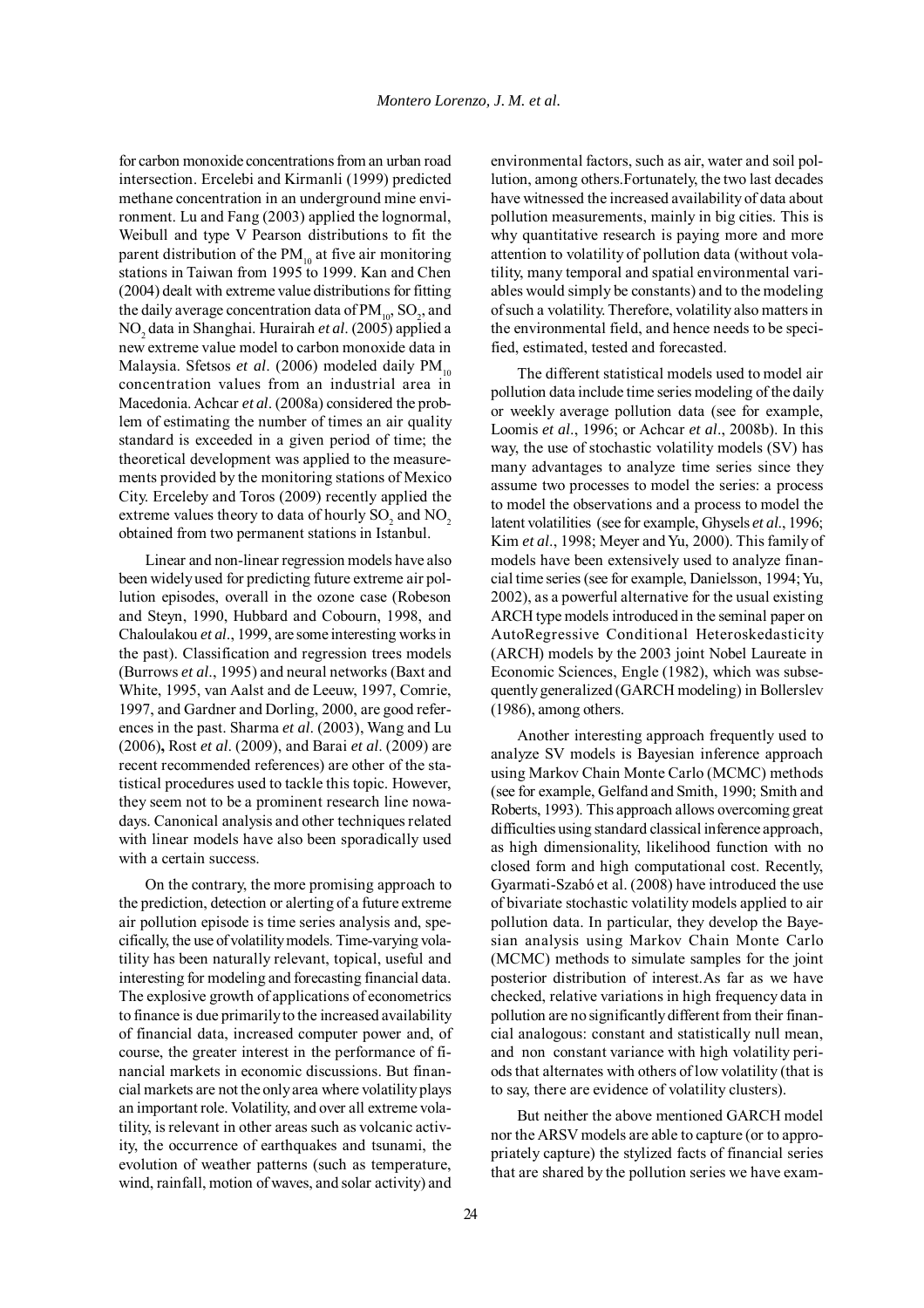ined: persistence in volatility, Taylor effect, leverage effect, etc. This is the reason why it has emerged a wide range of derivations of GARCH and ARSV models that try to capture the above-mentioned stylized facts. This article focuses in a extremely important stylized fact in the environment field –the asymmetric answer of pollution volatility to shocks of equal relative magnitude but of different sign– and proposes an original model, the Threshold Asymmetric Autoregressive Stochastic Volatility Model (TA-ARSV model), to analyze that stylized fact. Thresholds were included in stochastic volatility models by So *et al*. (2002), and they have been recently developed by García and Mínguez (2009). As far as we know, it is the first time that a TA-ARSV model is used in the environment field.

In cases where the level of a particular pollutant is close to the standard, TA-ARSV strategies could be a guide for the authorities with competencies in pollution control that would avoid taking unnecessary and costly measures for citizens and companies through distinguishing between false and true alarms of violation of the air quality standards. It also would help them to avoid violations of the standards by taking the appropriate measures days before to the potential violation.

In particular, in this article a TA-ARSV strategy is used to help the authorities to prevent violations in particular matter (specifically  $PM_{10}$ ) standards. Particulate matter (PM) is the term used for a mixture of solid particles and liquid droplets suspended in the air. These particles originate from a variety of sources, such as power plants, industrial processes, and diesel trucks, and they are formed in the atmosphere by transformation of gaseous emissions. Their chemical and physical compositions depend on location, time of year, and weather.

Particulate matter is one of the six criteria pollutants, and the most important in terms of adverse effects on human health. This makes it especially dangerous and this is the reason that many epidemiological studies of PM health effects have been completed. Especially particles that are smaller than 10 microns  $(PM<sub>10</sub>)$ , are likely to cause adverse health effects including increasing morbidity and mortality in susceptible individuals. In particular, the lifetime of  $PM_{10}$  is from minutes to hours, and its travel distance varies from less than 1km to 10 km. This is why governments have made great effort to maintain this pollutant under control. But, despite the significant improvements made over the last three decades,  $PM_{10}$  continues to exert a public health impact.

This is precisely the case of Madrid, the study site in this article. Whereas in the last years  $SO_2$  and CO seems to be under control, and measures to reduce the level of other pollutants have been certainly successful,  $PM_{10}$  continues to be one of the air pollution problems that most worry the Madrid Municipality. In accordance to the current legislation, levels of  $PM_{10}$ are not satisfactory in Madrid City, although it is true that  $PM_{10}$  levels in Madrid have an important anthropogenic component: Saharan winds.

## **MATERIALS & METHODS**

The data used in this paper have been provided by the Atmosphere Pollution Monitoring System of Madrid municipality, Spain, the third-most populous municipality in the European Union (Fig. 1). They have been hourly measured at the 25 fixed operative monitoring stations since January 2000 until December 2008, and normalized to the temperature of 293 K and to the pressure of 101.3  $\mathrm{k}\rho_2$ . Subsequently, we have computed daily means, to be able to compare the volume of the pollutant with the daily standard of Madrid City. Fig. 2 shows the locations of the air quality monitoring stations.

As can be seen in Fig. 2. most monitoring stations are located in the urban centre and relatively few in the peripheral sites. Note the reasonable coverage of the domain under study by the monitoring stations since most of Madrid population is concentrated in the urban centre.

The data base had some gaps due to breakdowns in the monitoring stations, the change of location of some of them, etc. These gaps ranged from one day to two months and it has been used an ordinary functional kriging (OFK) strategy for filling them, because it is considered the most appropriate strategy for predicting the values in long periods of time in a spatial framework. Other alternatives are universal kriging and cokriging, but the "leave one out" procedure shown that these non-functional alternatives provided greater mean square errors than the functional one.

OFK is an adaptation of Giraldo (2009) of the functional analysis recently developed by Ramsay and Silverman (2005) that tackles the problem of spatial prediction of functional data. In OFK strategy, the predicted curve is a linear combination of the observed curves in other locations (in our case monitoring stations) where the coefficients are real numbers.

The statistical statements are as follows: Let us consider a functional random process  $\chi$ **s**  $:$  **s**  $\in$  *D*  $\subseteq$   $\Box$ <sup>*d*</sup>, usually  $d=2$ , such that  $\chi$ <sub>s</sub> is a functional variable for any  $\mathbf{s} \in D$ . Let  $\mathbf{s}_1, \mathbf{s}_2, \ldots, \mathbf{s}_n$  be arbitrary locations in *D* (in our case the sites where the monitoring stations are located), and assume that we can observe a realization of the functional random process  $\chi$  at these sites,

$$
\chi_{s_1}, \chi_{s_2}, \ldots, \chi_{s_n}.
$$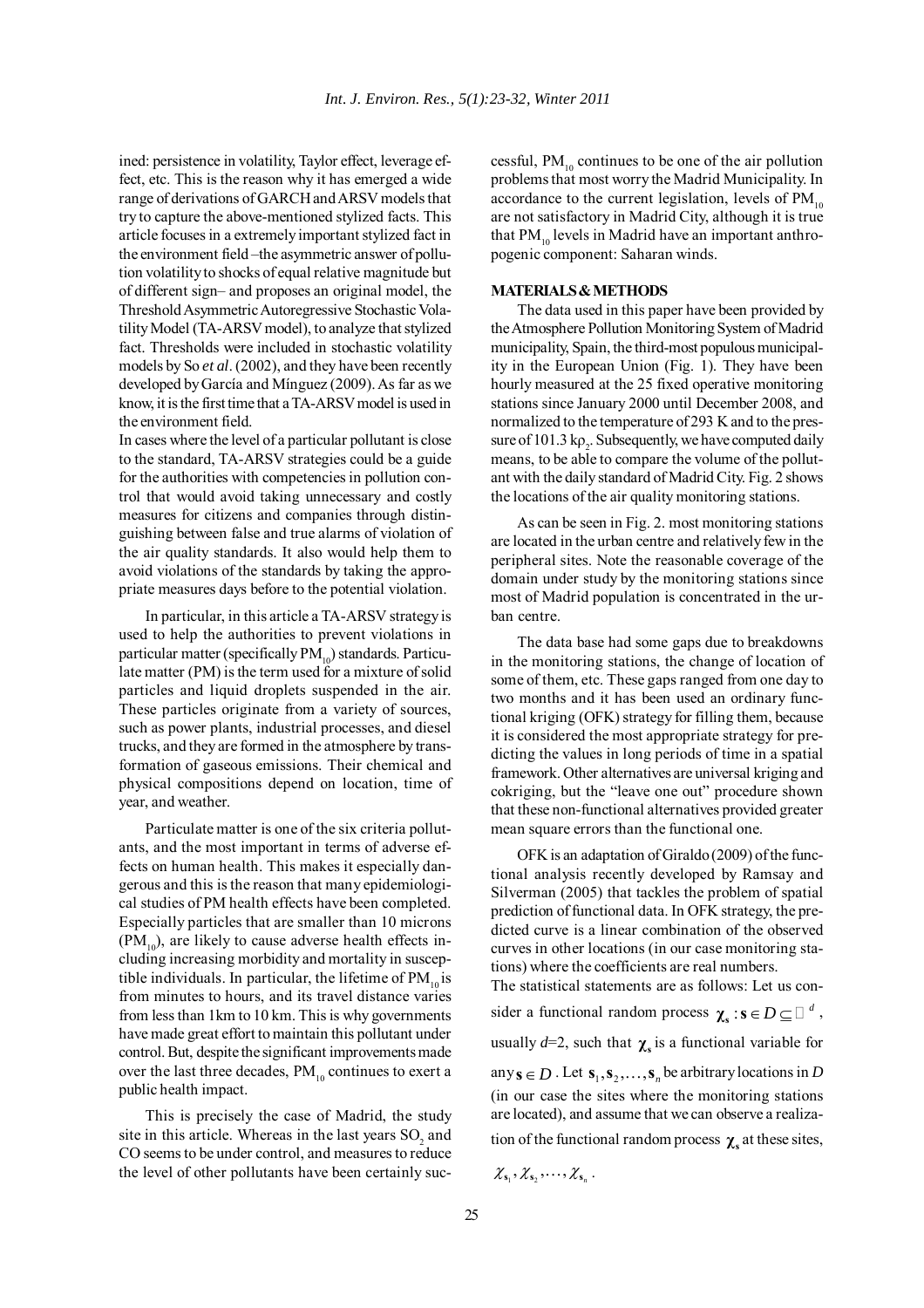

**Fig. 1. Location of Madrid City**



**Fig. 2. Madrid City. Location of the air quality monitoring stations**

instead of variables:<br> $\frac{n}{a}$ The predictor we propose has the same expression as the ordinary kriging one (Cressie, 1993) but with curves

$$
\chi_{s_0} = \sum_{i=1}^n \lambda_i \chi_{s_i} \tag{1}
$$

criterion given in Myers (1982) to the functional case,<br>assuming second-order stationarity and isotropy in the assuming second-order stationarity and isotropy in the  $\mathbb{L}^{J_T}$ That is to say, this approach treats the whole curve as a single entity, and the weights in the predictor give more influence to the curves of locations closer to the prediction point,  $s_0$ , than other separated. To find the best linear unbiased predictor (BLUP) we extend the random process (this is the case in the light of the data base), and the *n* weights in the kriging predictor of  $\chi_{s_0}$  are given by the solution of the following optimization problem:

$$
\min_{\lambda_1, \lambda_2, \dots, \lambda_n} \int_T V\left(\hat{\boldsymbol{\chi}}_{s_0}\left(t\right) - \boldsymbol{\chi}_{s_0}\left(t\right)\right) dt \quad \text{s.t.} \quad \sum_{i=1}^n \lambda_i = 1
$$

 $(unbiasedness constraint)$ 

Observe that the unbiasedness constraint and Fubini Theorem imply that

$$
\min_{\lambda_1, \lambda_2, ..., \lambda_n} \int_T V\left(\hat{\boldsymbol{\chi}}_{\mathbf{s}_0}\left(t\right) - \boldsymbol{\chi}_{\mathbf{s}_0}\left(t\right)\right) dt =
$$
  

$$
E\bigg[\int_T \left(\hat{\boldsymbol{\chi}}_{\mathbf{s}_0}\left(t\right) - \boldsymbol{\chi}_{\mathbf{s}_0}\left(t\right)\right)^2 dt\bigg]
$$

On the other hand, the integral in the above equation can be written as: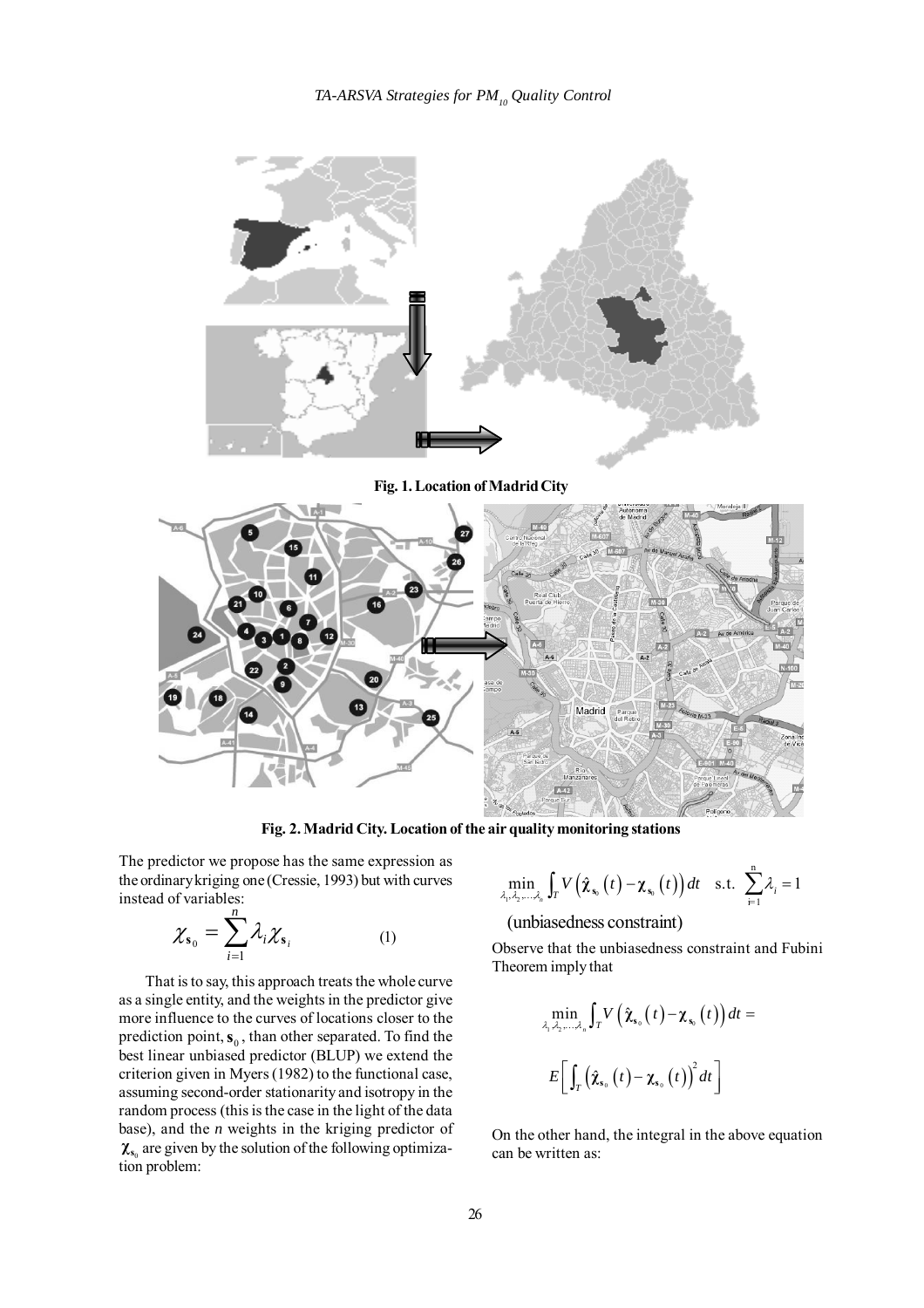$$
\int_{T} V\left(\hat{\chi}_{s_0}\left(t\right) - \chi_{s_0}\left(t\right)\right) dt = \sum_{i=1}^{n} \sum_{j=1}^{n} \lambda_i \lambda_j \int_{T} C_{ij}\left(t\right)
$$
\npose as a useful tool for  
\n
$$
dt + \int_{T} \sigma^2\left(t\right) dt - 2 \sum_{i=1}^{n} \lambda_i \int_{T} C_{i0}\left(t\right) dt
$$
\n
$$
\int_{T} C_{i0}\left(t\right) dt
$$
\n
$$
= \int_{\text{tude of pollutants is chi}}^{\text{dust and red}} \text{constant}
$$
\n
$$
= \int_{\text{tude of pollutants}}^{\text{dust and red}} \text{constant}
$$

where  $C_{ii}(t)$  is the value of the spatial covariance function for the observed locations **s**<sub>*i*</sub> and **s**<sub>*i*</sub> ,  $C_{i0}(t)$  is the analogous for the observed location and the unobserved site , and is the variance of the random process.

As a consequence, the objective function can be expressed as:

$$
\int_{T} V\left(\hat{\chi}_{s_{0}}(t) - \chi_{s_{0}}(t)\right) dt = \sum_{i=1}^{n} \sum_{j=1}^{n} \lambda_{i} \lambda_{j}
$$
\ninformation is a specific function:

\n
$$
\int_{T} C_{ij}(t) dt + \int_{T} \sigma^{2}(t) dt - 2 \sum_{i=1}^{n} \text{ moments.}
$$
\n
$$
\lambda \int_{T} C_{i0}(t) dt - 2 \mu \left(\sum_{i=1}^{n} \lambda_{i} - 1\right)
$$
\ntransition is a specific function:

\n
$$
\lambda \int_{T} C_{i0}(t) dt - 2 \mu \left(\sum_{i=1}^{n} \lambda_{i} - 1\right)
$$
\ntransition is a specific function.

\ntransition is a specific function.

The result of the optimization process, in matrix notation, is the following one:

$$
\begin{pmatrix}\n\int_T C_{11}(t)dt & \cdots & \int_T C_{1n}(t)dt & 1 \\
\vdots & \ddots & \vdots & \vdots \\
\int_T C_{i0}(t)dt & \cdots & \int_T C_{i0}(t)dt & 1 \\
\int_T C_{i0}(t)dt & \int_T C_{i0}(t)dt & \cdots & 0\n\end{pmatrix}
$$
\n
$$
\begin{pmatrix}\n\lambda_1 \\
\vdots \\
\lambda_4 \\
\mu\n\end{pmatrix} = \begin{pmatrix}\n\int_T C_{10}(t)dt \\
\vdots \\
\int_T C_{10}(t)dt \\
1\n\end{pmatrix}
$$
\n(2)

The prediction variance can be easily obtained from the first *n* equations of the above system of equations:

$$
\sigma^2 = \int_T \sigma^2(t) dt - \sum_{i=1}^n \lambda_i \int_T C_{i0}(t) dt - \mu
$$
 (3)  
Once the data base gaps have been filled, f data have

been daily averaged or each hour. Table 1 displays the range, mean, and standard deviation of daily averaged  $PM_{10}$  values in the period under study.

Table 1. PM<sub>10</sub>: Main descriptive statistics **(whole monitoring stations net). 2000-2008**

|            | Mi n. | Max.   | Mean  | <b>Standard</b><br>deviation | <b>Skewness</b><br>Coeff. |  |  |
|------------|-------|--------|-------|------------------------------|---------------------------|--|--|
| $PM^{(a)}$ | 13.44 | 49 O.R | 32.16 | 8.75                         | 1.302                     |  |  |
|            |       |        |       |                              |                           |  |  |

 $\mu/m^3$ ; Source: Own elaboration.

After presenting the kriged strategy to complete the series of  $PM_{10}$  in the period under study, in the sequel

 $V(\hat{\chi}_{\epsilon}(t) - \chi_{\epsilon}(t)) dt = \sum_{i=1}^{n} \sum_{i=1}^{n} \lambda_{i} \lambda_{i} \int C_{\epsilon}(t)$  pose as a useful tool for alerting of violations of the we proceed to develop the TA-ARSV model we pro-

> As it can be shown, the relative variation of the magnitude of pollutants is characterized by both a changing conditional variance and a mean statistically equal to cero. This is the reason why it is possible to model its behavior as follows:

$$
y_t = \sigma_t \varepsilon_t \quad \varepsilon_t \sim \text{iid}\,(0,1), \ t = 1,\dots,T \tag{4}
$$

where  $\sigma$ , , the volatility, has a dynamic structure and it

 $\int_{T} V(\hat{\mathbf{\chi}}_{s_i}(t) - \mathbf{\chi}_{s_0}(t)) dt = \sum_{i=1}^{n} \sum_{j=1}^{n} \lambda_i \lambda_j$  information  $(\Omega_{t-1})$ .  $\epsilon_t$  is a random disturbance (white noise), independent of  $\sigma_t$ , which is distributed with  $T^{\mathbf{v}}(\mathbf{X}_{\mathbf{s}_0}(\mathbf{Y}) - \mathbf{X}_{\mathbf{s}_0}(\mathbf{Y}))$  and  $T^{\mathbf{v}} = \sum_{i=1}^{\infty} \sum_{j=1}^{N_i \cdot \mathbf{Y}} T^{\mathbf{v}}$  noise), independent of  $\sigma_t$ , which is distributed with *nn n n* so that its value at period *t* depends on the previous is assumed to be generated by a stationary process, zero mean, unit variance and finite fourth order

> As said before, GARCH and ARSV models have been traditionally used to model the changing conditional variance over time. But they are not able to explain the possible asymmetric answer of volatility, and this is the reason why in this paper we propose as an alternative the Threshold Autoregressive Asymmetric Stochastic Volatility (TA-ARSV) model to explain pollutant dynamics.

> TA-ARSV model includes two new parameters in the volatility equation of ARSV model,  $\phi_{11}$  and  $\phi_{12}$ , to capture the asymmetric behavior of volatility. They measure the effect of a positive and a negative relative variation of the same magnitude in the instant *t*-1, respectively, on the volatility of the relative variation of the magnitude of a particular pollutant in instant *t*. Additionally, it is necessary to define the two following indicator matrices:

$$
\mathbf{I}_{1t} = \begin{cases} 1 & \forall t & \text{in case that the pollutant variation is} \\ 0 & \text{positive or zero} \end{cases}
$$

$$
\mathbf{I}_{2t} = \begin{cases} 1 & \forall t \text{ in case that a pollutant variation is} \\ 0 & \text{otherwise} \end{cases}
$$

Specifically, the TA-ARSV model we propose is the TA-ARSV(1), because the estimated ACF and PACF computed for several air quality data bases have shown that it is only necessary one lag to explain the dynamics of volatility. TA-ARSV(1) is defined by the following equations:

• Mean equation:

$$
y_t = (\sigma_* \exp(0.5h_t)) \varepsilon_t \qquad \varepsilon_t \square \ N(0,1) \tag{5}
$$

In particular, the steps of the algorithm are:

a) To obtain an initial Gaussian model for an initial vector of the parameters of the model. The initial val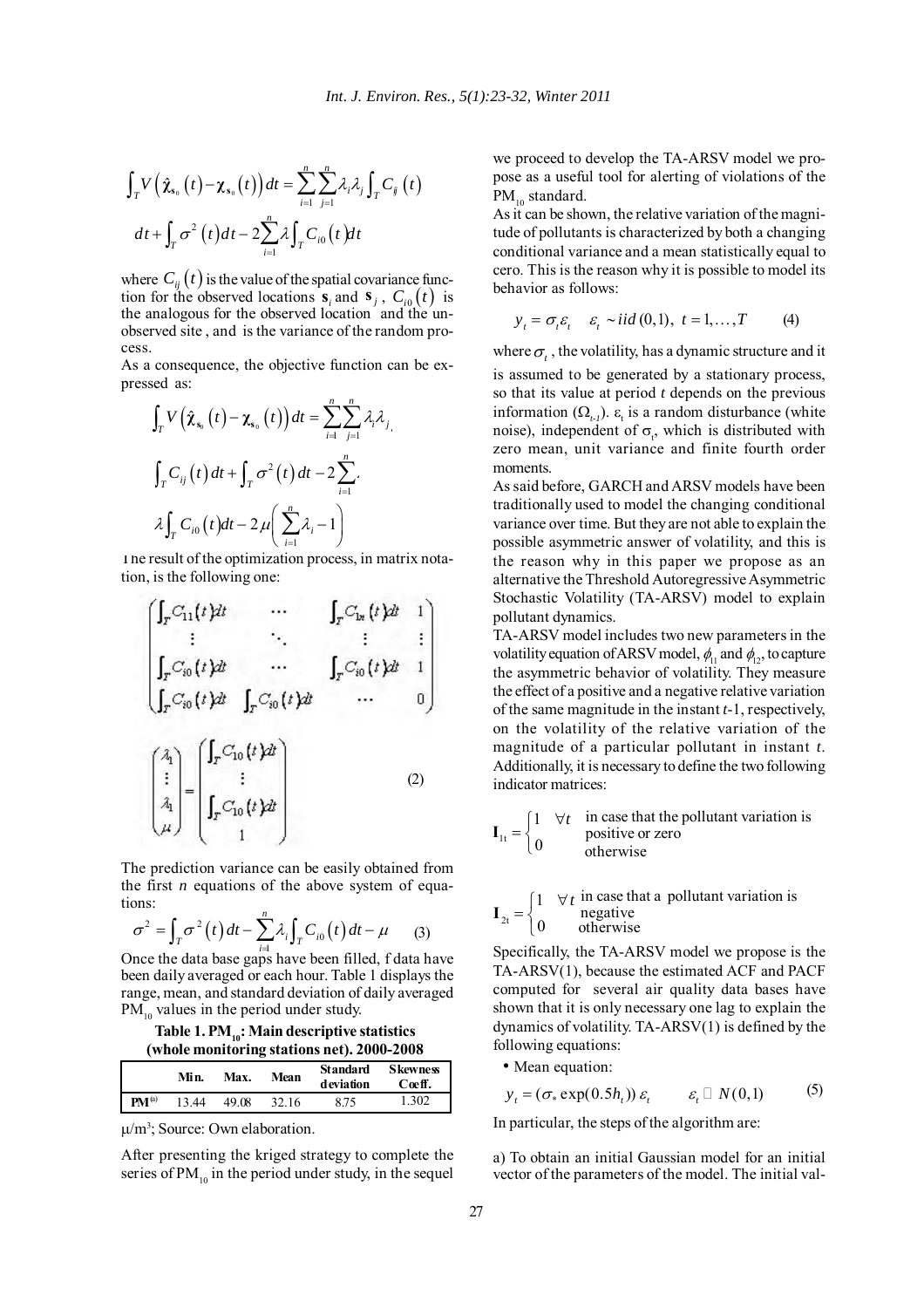• Volatility equation:

$$
h_{t} = (\phi_{11}I_{1t} + \phi_{2}I_{2t})h_{t-1} + \eta_{t}
$$
\n
$$
|\phi_{11}| < 1; |\phi_{12}| < 1 \quad \eta_{t} \square N(0, \sigma_{\eta}^{2})
$$
\nwhere\n
$$
|\phi_{11}| < 1; |\phi_{12}| < 1 \quad \eta_{t} \square N(0, \sigma_{\eta}^{2})
$$
\nwhere\n
$$
\mathcal{L}_{t} = \mathcal{L}_{t} \mathcal{L}_{t} \mathcal{L}_{t} \mathcal{L}_{t} \mathcal{L}_{t}
$$
\nwhere\n
$$
\mathcal{L}_{t} = \mathcal{L}_{t} \mathcal{L}_{t} \mathcal{L}_{t} \mathcal{L}_{t}
$$

where,  $y_i$  is the variation in the relative magnitude of the pollutant;  $\sigma_*$  is a positive scale factor,  $\varepsilon_{\text{t}}$  is a random disturbance (white noise) in the mean equation that follows a zero mean and unit variance Gaussian distribution,  $\sigma_t$  is the volatility and it is modeled as an exponential function to guarantee its positivity, and  $h_t$  denotes the log-volatility. Equation (6) indicates that the log-volatility follows an AR(1) process in each regime;  $\eta_t$  is a white noise process and it follows a Gaussian distribution with zero mean and variance  $\sigma_n^2$ ; The distributions of  $\varepsilon_t$  and  $\eta_t$  are independent  $\Box t$ ,*s*. It is also assumed that the disturbances of mean and volatility equation are independent. The values of  $\phi_{11}$ and  $\phi_{12}$  are less than one in absolute terms to assure that both regimes are stationary in covariance.

In can be noticed that in the TA-ARSV(1) model, in equation (5), volatility is defined as an exponential function, which implies that the model is non linear. However, as shown in Sandmann and Koopman, 1998, a simple logarithmic transformation turns it into a linear model. The transformed model is:

• Mean equation:

$$
Y_{t} = \log(y_{t}^{2}) = \log(\sigma_{*}^{2}) + h_{t} + \xi_{t}
$$
 (7)

• Volatility equation:

$$
h_{t} = (\phi_{11}I_{1} + \phi_{12}I_{2})h_{t-1} + \eta_{t}
$$
\n(8)\n
$$
|\phi_{1}| < 1; |\phi_{12}| < 1 \qquad \eta_{t} \sim \text{iv } (\upsilon, \sigma_{\eta})
$$

Equation (7) shows that the logarithm of the squared  
relative variation of the pollutant magnitude is obtained  
as the sum of a constant and two independent  
stochastic processes. These processes are the volatility  
(*h*), which is a stationary linear process, and the random  
disturbance (
$$
\xi_i
$$
), which follows Chi-square distribution  
with one degree of freedom. Note that this equation is  
the well-known measurement equation in terms of a  
state-space modeling.

Equation (8), the transition equation in a state-space strategy, represents the dynamics of the volatility along the time. Its behavior in the instant *t* depends on:

 a)Whether there has been a positive on negative relative variation of the magnitude in *t-*1.

 b) The magnitude of volatility in the previous period. c)And finally, the innovation, which is assumed to

follow a  $N \left( 0, \sigma_n^2 \right)$  distribution and to be uncorrelated

with the mean equation disturbances.

Therefore, the TA-ARSV(1) strategy can be rewritten in a state space form as follows:

$$
\begin{pmatrix} h_{t+1} \\ Y_t \end{pmatrix} = \delta_t + \Phi h_t + u_t
$$

where

$$
u_t \sim (0, \Omega_T); \quad \delta_t = \begin{pmatrix} 0 \\ \ln \sigma^2 \end{pmatrix}; \quad \Phi = \begin{pmatrix} \phi_1 I_1 + \phi_2 I_2 \\ 1 \end{pmatrix};
$$

$$
\Omega_T = \begin{pmatrix} \sigma^2_y & 0 \\ 0 & \frac{\pi^2}{2} \end{pmatrix}
$$

Provided that TA-ARSV(1) is a non Gaussian model, the estimation of the parametric

vector  $(\phi_1, \phi_1, \sigma_*, \sigma_1^2)$  requires that the likelihood function is evaluated by using the Monte Carlo method due that it approximates non Gaussian models by importance sampling.

ues of the parameters are estimated from the available information.

b) To compute the Gaussian likelihood function for the initial model by using the Kalman filter.

c) Repeat steps a) and b) until the desired level of convergence is achieved.

 $h_t = (\phi_{11}I_1 + \phi_{12}I_2)h_{t-1} + \eta_t$  (8) checked by testing the null hypothesis: Ho:  $\phi_{11} = \phi_{12}$ Finally, the parametric vector that maximizes the simulated likelihood function is obtained by using the Broyden–Fletcher–Goldfarb–Shanno (BFGS) method, a well-known method to solve unconstrained nonlinear optimization problems. The leverage effect is (both regimes have equal coefficients) against the alternative:  $H_1$ :  $\phi_{11} \neq \phi_{12}$ . Since the TA-ARSV(1) model encompasses the  $ARSV(1)$ , this test can be viewed as testing the ARSV(1) model against the TA-ARSV(1) strategy.The fact that both the null and the alternative hypothesis refer to two nested models allows for the implementation of a likelihood ratio test, the test statistic being  $\lambda = -2 \left( \ln \frac{L^R - \ln L}{L} \right)$ , which follows a chisquared distribution with one degree of freedom.In case that the null hypothesis is not rejected, then there is not evidence of an asymmetric answer of volatility. In this case the ARSV(1) model is the right model. Alternatively, the rejection of the null hypothesis suggests a different effect of positive and negative shocks on the dynamics of the volatility.

# **RESULTS & DISCUSSION**

From the observation of the estimates of parameters  $\phi_{11}$  and  $\phi_{12}$ , which capture the asymmetric behavior of volatility in  $PM_{10}$  daily series in every one of the monitoring stations that have been operating in Madrid City during the period under study (Fig. 3). it can be deduced that there is not a general behavior across the monitoring net during the period 2000-2008. That is to say, in some of the monitoring stations  $\phi_{11}$  exceeds  $\phi_{12}$ , and in others it occurs just the opposite.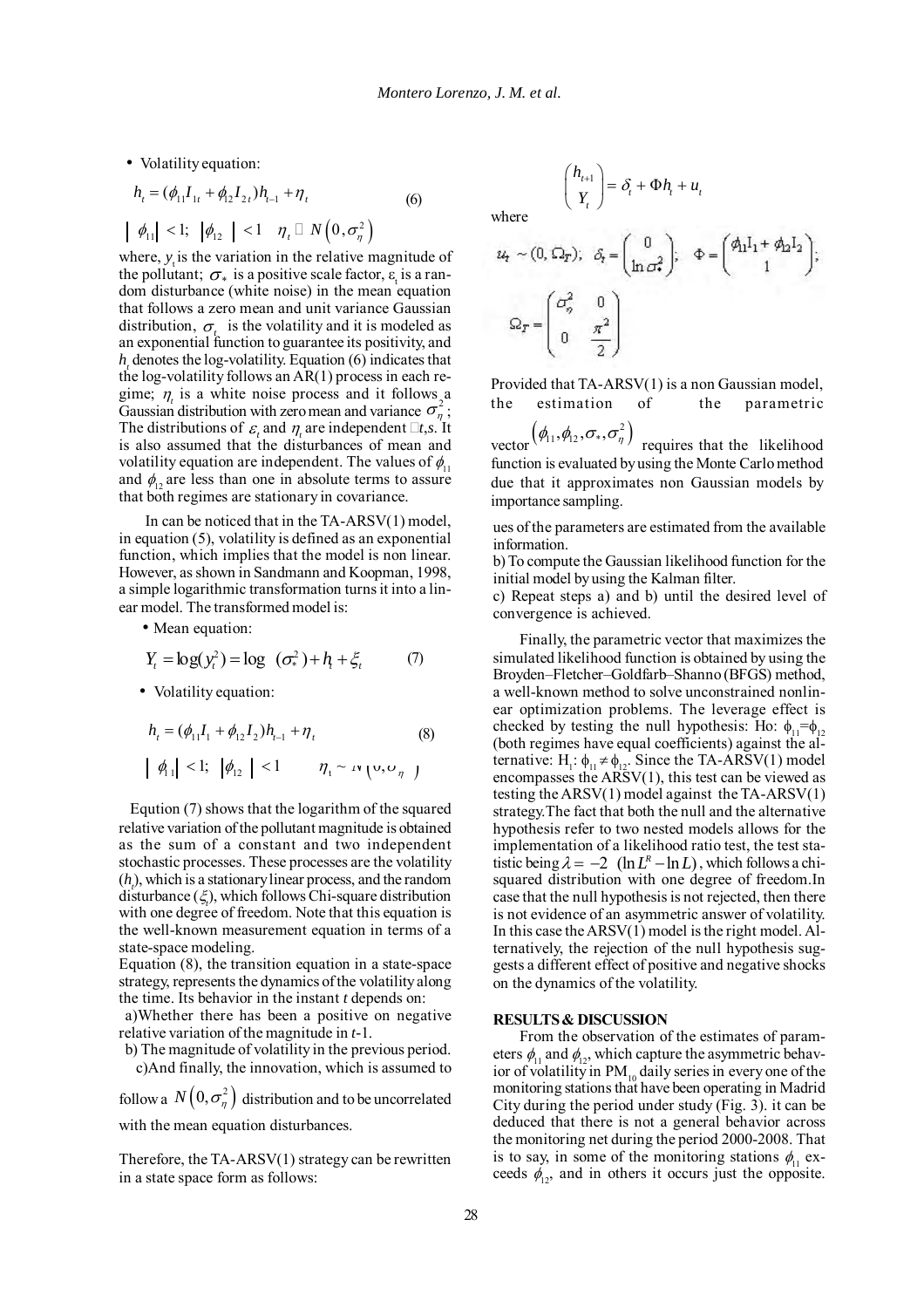According to Section 2, those coefficients measure the effect of a positive and a negative relative variation of the same magnitude of  $PM_{10}$  in the instant  $t-1$ , respectively, on the volatility of the relative variation of the magnitude of the pollutant in instant *t*. It can be also noticed that the estimates of both parameters are positive, which indicates a positive relation between the volatility in two consecutive instants of time.

In particular,  $\phi_{11}$  exceed  $\phi_{12}$  in the South part of the city, which is characterized by its high density of industrial parks and an intensive build-up. The main sources of  $PM_{10}$  in this area are local re-suspension (the aridity of this part of the city give room for a cluster of factors that jointly favors this phenomenon); a poor vegetal coverage jointly with the fact that most of cultivation next to the South part of the city are dryfarmed crops, which maintain almost all year the soil exposed to the wind action; a low level of precipitations, that also helps to maintain the soil dry and subject to erosion; an intense convective dynamics induced by a high insolation over unprotected soils in spring and summer; and construction and demolition, a crucial factor in Madrid City, due to the intensive construction in the area during the two last decades. On the contrary,  $\phi_{11}$  is lesser than  $\phi_{12}$  in the city centre (extensive in pedestrian areas) and the North part of the city, where a handful of institutions are located, the income level is certainly high, build-up is dispersed and green areas characterizes the zone. However, the level of  $PM_{10}$  in he city centre, despite to be a pedestrian area, is extremely affected by the worse traffic that characterizes the surrounding areas.There is a particular source that affects the entire city: the long distance transport of mineral powder coming from Sahara or Shael. On the other hand, it is not negligible the effect of punctual accidents such as urban fires near to the monitoring stations or even forest fires in areas relatively remote from them.

The fact that the estimated value of  $\phi_{12}$  does not exceed the estimated value of  $\phi_{11}$  (in the South part of the city) implies that the effect on volatility is greater in case that the relative variation of the level of  $PM_{10}$  increases than in case that it diminishes. Thus, neglecting the effect that other variables not considered in the analysis can have on the behavior of the level of  $PM_{10}$ , in case of a level close to the standard and a relative increment with respect to the previous period, authorities must be alert because there is a high probability that the standard will be exceeded in the next period. Additionally, the estimate of  $\phi_{11}$  is always very close to the unity (there is no cases with  $\phi_{11}$  equal to the unity, that is to say the processes are stationary), which implies that high volatility in *t*-1 will lead to high volatility in *t*, and it reinforces the above stated thesis.It occurs just the opposite in the city centre and the North part of the city: the estimates of  $\phi_{11}$  are greater than the estimates of  $\phi_{12}$ , and they are certainly close to the unity. This implies that an increment in the magnitude of  $PM_{10}$  in period  $t-1$ , in a tessitura of high volatility, is not so worrying, in terms of a violation of the standard in period *t*, as it is in the South part of the city. However, environmental authorities must be worried with small decreases of the level of the pollutant when both it is close to the standard and the volatility is significant, because in this case there is a high risk of violating the standard. Putting the focus of the analysis in the number of violations of the  $PM_{10}$  daily standard in Madrid City (the number of days that at least a monitoring station has violated the standard is 897 in the period under study), from the data it can be deduced that in 2008, the last year of the study, this standard was violated between 35 (the maximum number of times that the daily standard can be exceeded in a year) and 62 times in monitoring stations 1, 6, and 9; between 30 and 35 times in stations 5, 10, 22; and 25, and between 20 and 30 in stations 7, 8, 14, 19, and 20. In the remainder stations the number of violations did not exceed 20. There was found none monitoring station that does not violate the standard during 2008.

Regarding to the number of violations, in Madrid City the standard for human health protection (in 24 hours average terms) was set in October, 2002, in 50ug/  $m<sup>3</sup>$  (with a tolerance range or  $15ug/m<sup>3</sup>$  that was reduced every year by 5ug/m3) that could not be exceeded more than 35 days. In January, 2005 the new standard was maintained in  $50$ ug/m<sup>3</sup>, but without tolerance range, and the maximum number of violations a year was fixed at 7. However, this new standard has come into effect in January, 2010. Additionally this new normative has established very close daily and annual legal limits, which requires not only low levels of  $PM_{10}$ but also a low variation of them along the year. This is not precisely the case of Madrid City (see Fig. 4) and, of course, it reinforces the thesis that volatility and its asymmetric answer is extremely important in case of a level of pollution close to the legal standard.

Note that monitoring stations 1 and 6 are in the city centre, whereas the station 9, the most conflictive, is in the South part of the city. Stations 5 and 10 are also in the centre of the city, whereas stations 22 and 25 are located in the South. Hence, it seems not to be a spatial relation in the number of violations, but there is in the magnitude relation of the parameters that estimate the asymmetric answer of volatility. In fact, monitoring stations 1, 6, 9, 5, 10 are located in areas with a high traffic density and a large volume of development of infrastructures and edification works in this decade. It is true that the area where station 1 is located is a pedestrian area, but it is also true that lifetime of  $PM_{10}$  is from minutes to hours, and its travel distance varies from less than 1km to 10 km.; and the area that surrounds the zone where monitoring station 1 is sited is the area with worst traffic in the city.

Of course, a good system of alerts could be a crucial tool to avoid violations of the standard in the areas affected by traffic emissions and both edification and infrastructures works, without unnecessarily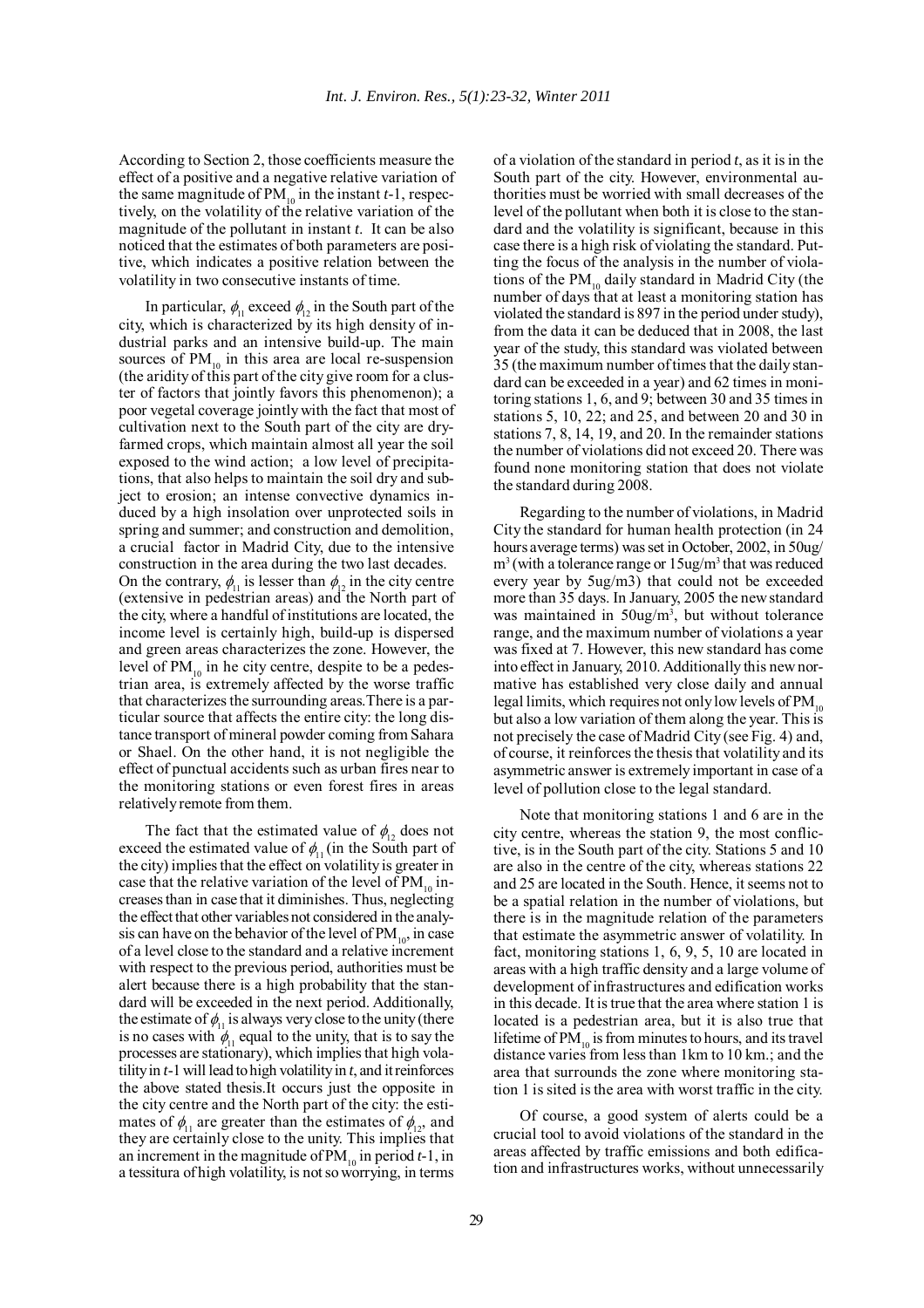

Fig. 4. PM<sub>10</sub> Pearson Variation Coefficient by monitoring station and year

stopping the activity in the construction sector. Thus, the core question is: How many violations of the standard could be alerted by taking into account the results obtained from the TA-ARSV model? This is a core question since the excessive number of violations of the  $PM_{10}$  standard is not only a problem of Madrid City, but also of a handful of big cities. Mediterranean European cites in general are particularly problematic. In Table 2. it can be observed that a TA-ARSV strategy could have alerted at least 75% of the violations in 14 out of a total of 22 operative monitoring stations (stations 3, 5, 6, 10, 11, 12, 13, 14, 18, 19, 22, 23, 24 and 25). The number of violations that the TA-ARSV would have been able to predict in stations 5, 7, 8, 16 and 20 ranges from 50% to 75%. In monitoring stations 1, 9 (the most problematic ones) and 21, the violations previously detected by the proposed model does not reach the 50%, but in spite of that the prediction of 35% or more of the violations in the period 2000-2008 would has been of great help for Madrid environmental authorities.In the light of these results, it is clear that TA-ARSV strategies can be considered an extremely useful tool for environmental protection.

#### **CONCLUSION**

Given that there is a generalized consensus that air quality control is a topic of crucial importance, any help to prevent a violation of an air quality standard is of particular interest for the authorities with responsibility in the environmental field. Particulate matter is especially dangerous. In particular, particles that are smaller than 10 microns ( $PM_{10}$ ) are likely to cause adverse health effects including increasing morbidity and mortality in susceptible individuals. But, despite the significant successes in this field in the last three decades,  $PM_{10}$  continues to exert a public health impact. This is precisely the case of Madrid, the study site in this article, where  $PM_{10}$  continues to be one of the air pollution problems that most worry the Madrid Municipality. In accordance to the current legislation, levels of PM<sub>10</sub> are not satisfactory in Madrid City, although it is true that  $PM_{10}$  levels in Madrid have an important anthropogenic component: Saharan winds.

Of course, in case that the level of  $PM_{10}$  is close to the standard, authorities can implement a variety of measures that, in most cases, drastically affect both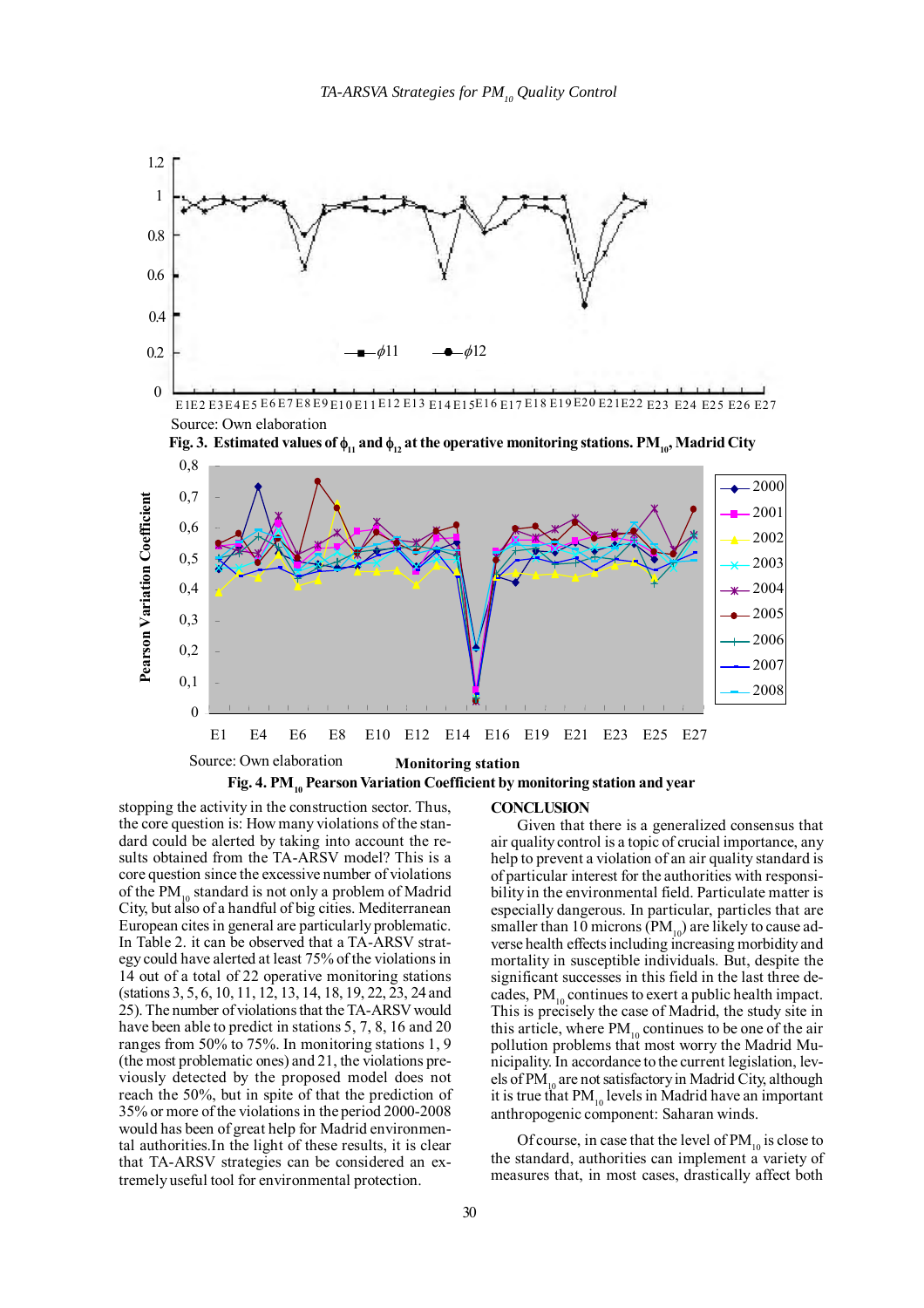| E1  | E3  | E4  | E5  | E6  |     | E8  | E9   | E10             | E11  | E 12 |
|-----|-----|-----|-----|-----|-----|-----|------|-----------------|------|------|
| 46% | 84% | 61% | 85% | 89% | 54% | 70% | 36%  | 80%             | 85%  | 86%  |
|     |     |     |     |     |     |     |      |                 |      |      |
| E13 | E14 | E16 | E18 | E19 | E20 | E21 | E 22 | E <sub>23</sub> | E 24 | E25  |
| 82% | 78% | 63% | 85% | 87% | 56% | 35% | 93%  | 84%             | 79%  | 80%  |

**Table 2. Percentage of violations that could have been alerted by a TA-ARSV strategy (2000-2008) in the different monitoring stations (E)**

Source: Own elaboration

the economic activity and the daily life of citizens. To avoid such kind of disturbances, an efficient alert system must take into account volatility, because it can discriminate between situations close to the standard level followed by a violation and others followed by a decrease in the level of the pollutant. In this article we have proposed a new Threshold Autoregressive Asymmetric Stochastic Volatility model to explain  $PM_{10}$  dynamics, and to serve as a system of alert of violations of the legal standard. This strategy includes two new parameters in the volatility equation of ARSV model  $(\phi_1)$  and  $\phi_2$ ) to capture the asymmetric behavior of volatility, due to the asymmetric  $PM_{10}$  answer to volatility. And this extremely important stylized fact must be taken into account.From the observation of the estimates of parameters  $\phi_{11}$  and  $\phi_{12}$  in PM10 daily series in every one of the monitoring stations that have been operating in Madrid City during the period under study, it can be deduced that there is not a general behavior for the monitoring net. It can be also noticed that the estimates of both parameters are positive, which indicates a positive relation between the volatility in two consecutive instants of time.

In particular, the estimated value of  $\phi_1$ , does not exceed the estimated value of  $\phi_{11}$  (they capture the asymmetric behavior of volatility in instant *t* in case of a positive /negative  $PM_{10}$  relative variation of the same magnitude in *t*-1, respectively), in the South part of the city, which implies that the effect on volatility is greater in case that the relative variation of the level of  $PM_{10}$ increases than in case that it diminishes. Thus, in case of a level close to the standard that means a relative increment with respect to the previous period, authorities must be alert because there is a high probability that the standard will be exceeded in the next period. In the city centre and the North part of the city it occurs just the opposite: the estimates of  $\phi_{11}$  are greater than the estimates of  $\phi_1$ , and are certainly close to the unity. This implies that an increment in the magnitude of PM<sub>10</sub> in period  $t-1$ , in a tessitura of high volatility, is not so worrying, in terms of a violation of the standard in period *t*, as it is in the South part of the city. However, environmental authorities must be worried with small decreases of the level of the pollutant when it is close to the standard and the volatility is significant, because in this case there is a high risk of violating the standard.Regarding as the proposed strategy as an alert system of violation of the legal standard, the TA-ARSV strategy we propose would has alerted at least the 75% of the violations in 14 out of a total of 22

operative monitoring stations, between 50% and 75% in 5 stations and between 35% and 50% in the remainder 3 stations. Therefore, it can be concluded that TA-ARSV strategies can be considered as an extremely useful tool for environmental protection.

### **ACKNOWLEDGEMENT**

We thank Emilio Porcu and Moreno Bevilaqua for valuable research assistance and helpful comments. We thank Dorota Witkowska, José Mondéjar and Manuel Vargas for helpful discussions on an earlier draft of the paper. We are grateful to the Madrid Municipality for providing most of the data.

#### **REFERENCES**

Achar, J. A., Fernández-Breamauntz, A. A., Rodrigues, E. R. and Tzintzun, G. (2008a). Estimating the number of ozone peaks in Mexico City using a non -homogeneous Poisson model. Environmetrics, **19 (5)**, 469-485.

Achar, J. A., Zozolotto, H. C. and Rodrigues, E. R. (2008b). Bivariate stochastic volatility models applied to Mexico City ozone pollution data. (In: F. Columbus (Ed.), Air quality in the 21st century (pp. 241-267). (New York: Nova Science Publishers Inc).

Ayres, J. G. (2002). Chronic effects of air pollution. Occupational and Environmental Medicine, **59**, 147–148.

Barai, S.V., Gupta, A.K. and Kodali, J. (2009). Air Quality Forecaster: Moving Window Based Neuro Models. In: (E. Avineri (Ed.) Applications of soft computing pp. 137-146), ASF 52, (Berlin: Springer-Verlag).

Baxt, W. and White, H. (1995). Bootstrapping confidence intervals for clinical input variable effects in a network trained to identify the presence of acute myocardial infarction. Neural Comput, **7**, 624-638.

Bollerslev, T. (1986). Generalized Autoregressive Conditional Heterocedasticity. J. Econ., **31**, 307 -327.

Burrows, W. R., Benjamin, M., Beauchamp, S., Lord, E. R., McCollor, D. and Thomson, B. (1995). CART decision tree statistical analysis and prediction of summer season maximum surface ozone for the Vancouver, Montreal, and Atlantic Regions of Canada. Journal of Applied Meteorology, **34**, 1848-1862.

Chaloulakou, A., Assimacopoulos, D. and Lekkas, T. (1999). Forecasting daily maximum  $O_3$  concentrations in the Athens Basin. Environmental Monitary and Assessment, **56**, 97-112.

Comrie, A. (1997). Comparing neural networks and regression models for ozone forecasting. J. Air Waste Manag. Assoc., **47**, 653–663.